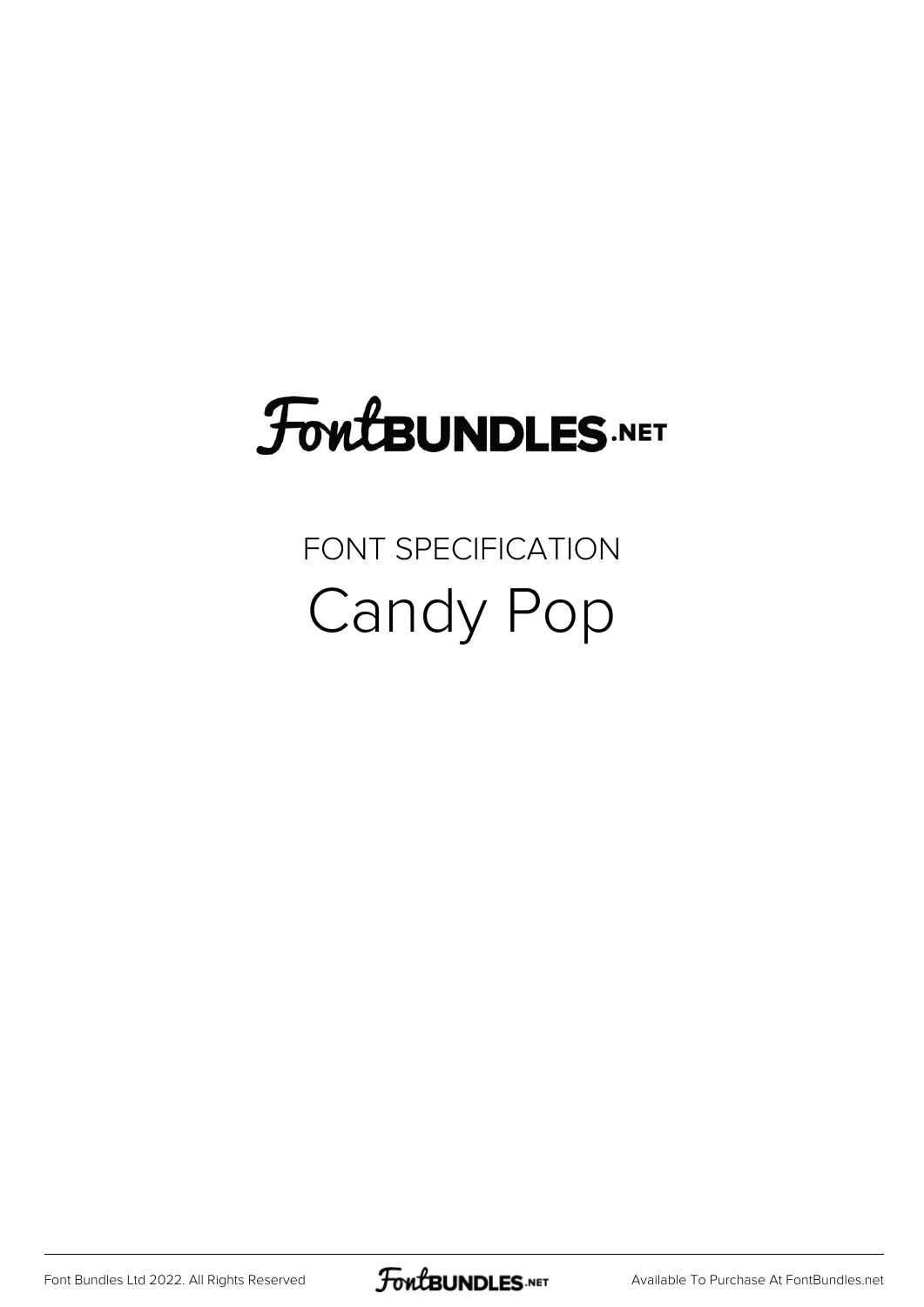#### Candy Pop - Regular

**Uppercase Characters** 

## ABC DE FG AI J KL MNO PQ RS TUNUNY 7.

Lowercase Characters

## ab c de f ghi j kl mn o p q rst uv wx y3

**Numbers** 

#### 0123456789

**Punctuation and Symbols** 

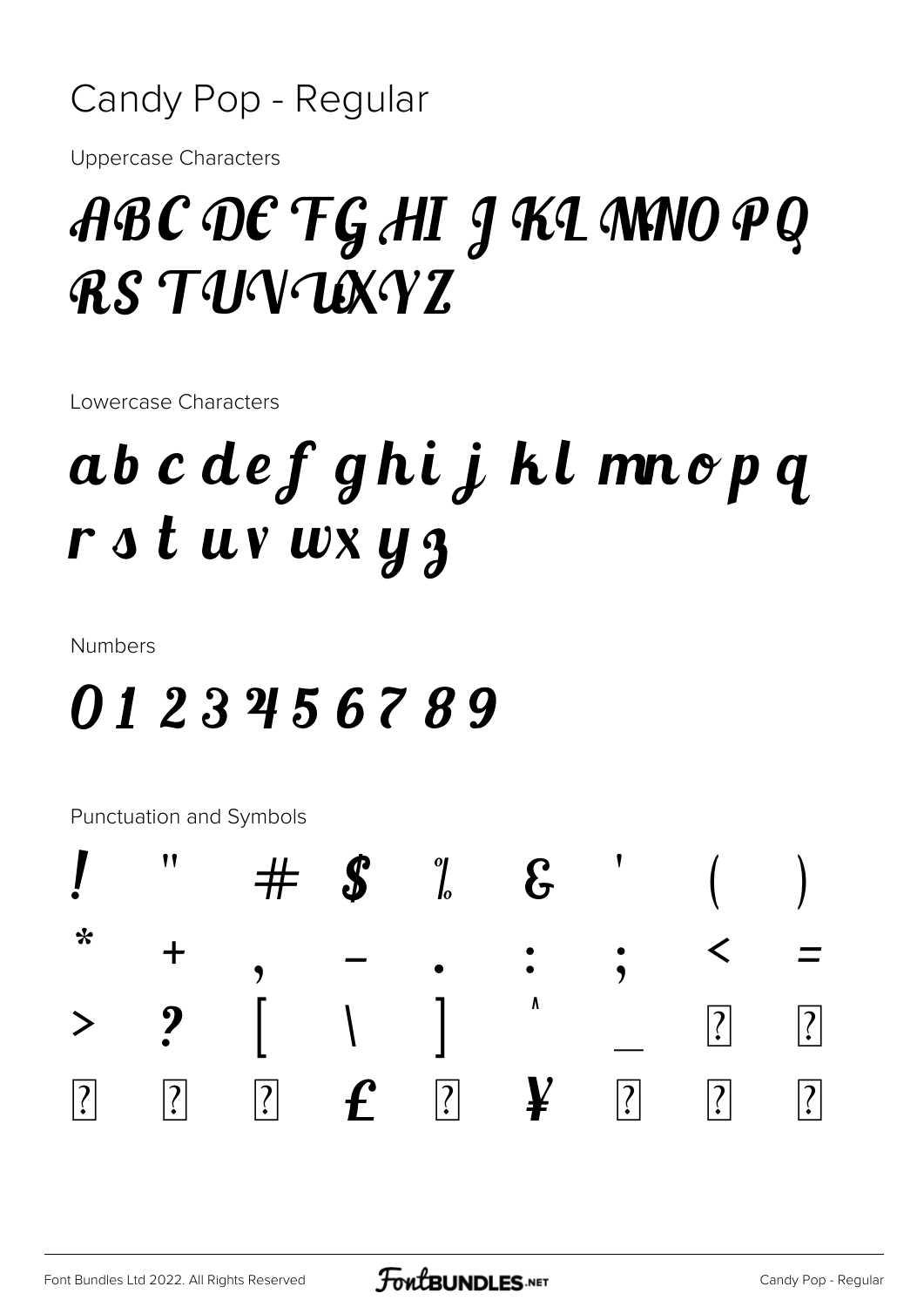

All Other Glyphs

#### À Á Â Ã Ä Å Æ Ç È ÉÊËÌÍÎÏ  $\tilde{\rm N}$ Đ ÒÓÔÔÖרÙ  $\dot{J}$  $\hat{U}$   $\ddot{U}$   $\acute{Y}$   $\beta$   $\dot{A}$   $\acute{a}$ â  $\tilde{\mathbf{a}}$ å æç è é ê ë ä  $\overrightarrow{1}$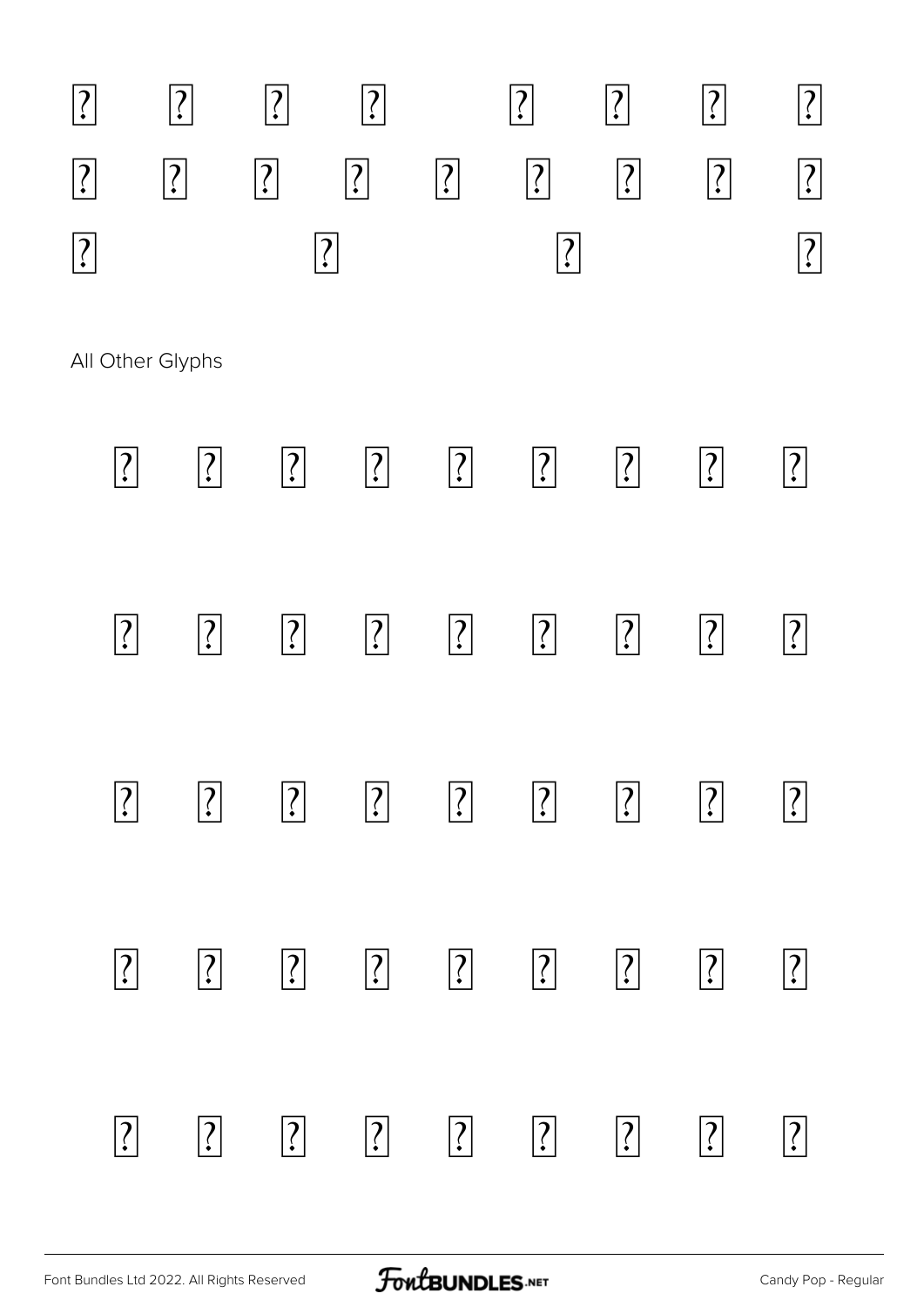# í î ï ð ñ ò ó ô õ ö ÷ ø ù ú û ü ý þ ÿ

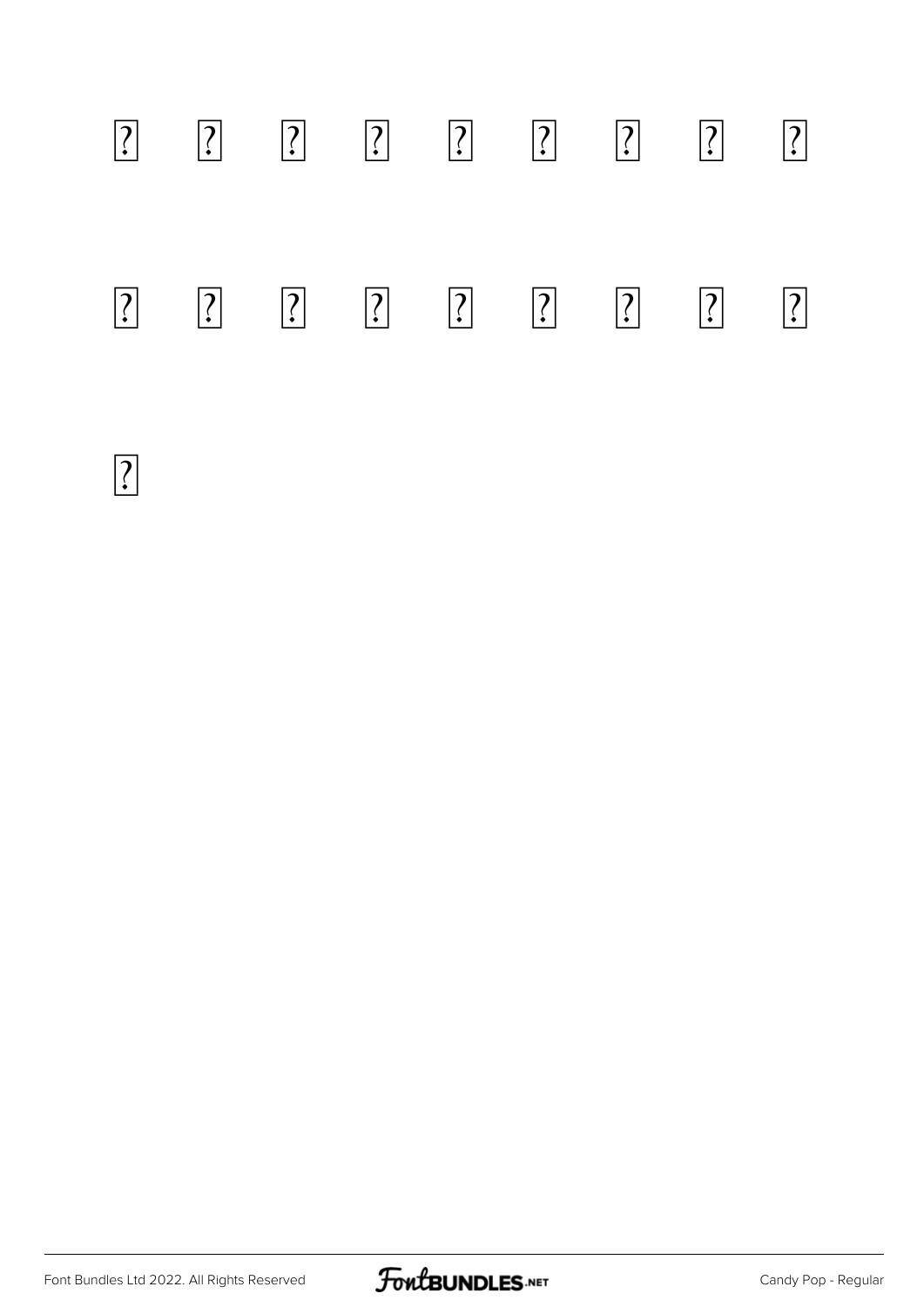#### Candy Pop - Regular

**Uppercase Characters** 

## ABCDEFGHIJKLMNOPQ RSTUNUX YZ

Lowercase Characters

# abcdefghijklmnopqrst  $UVWXY3$

**Numbers** 

#### 0123456789

**Punctuation and Symbols** 



All Other Glyphs